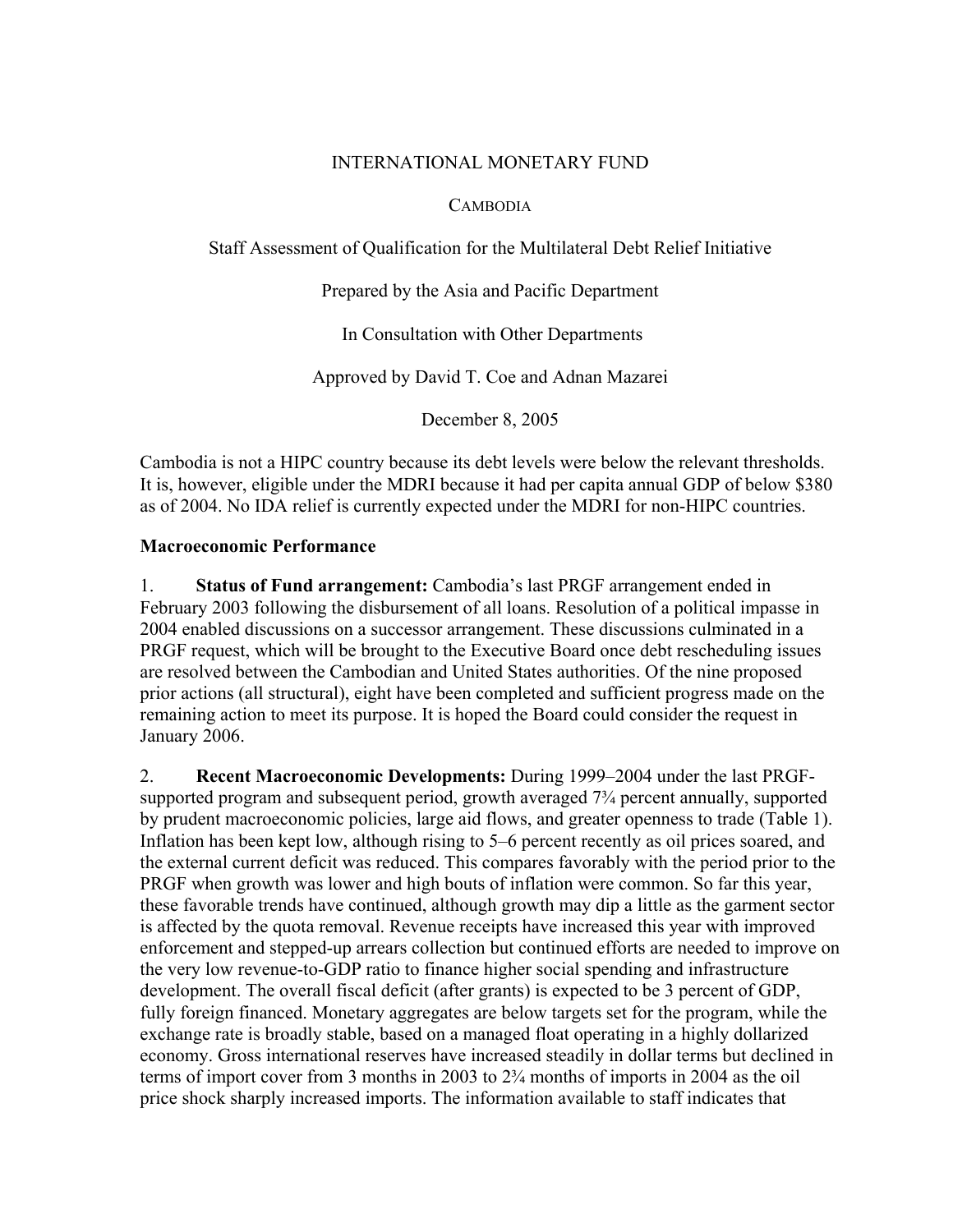Cambodia is current on its obligations to the World Bank—there are no obligations to the African Development Bank.

3. **Outlook:** The macroeconomic prospects for 2006 and the medium term are generally positive. Even with demand constrained by the current high level of petroleum prices, real GDP is expected to increase by 6 percent in 2006, with similar growth in later years. The overall fiscal deficit (after grants) is projected to be 4 percent of GDP, as investment increases. Based on the latest draft DSA agreed with the World Bank, Cambodia's external debt (estimated 61 percent of GDP at end–2005) is on a sustainable path but risk of debt distress is high due to the low revenue receipts—in 2005 the revenue ratio is estimated at only 11¾ percent of GDP (Table 2). The authorities are considering low-concessionality AsDB loans to finance critical power projects in the medium term that would worsen the sustainability somewhat if the revenue base is not expanded.

4. **Summary Assessment:** Given satisfactory macroeconomic performance since 1999, including the last 6 months, and the outlook for 2006, staff is of the view that the related criterion to qualify for MDRI debt relief is met.

# **Implementation of the Poverty Reduction Strategy**

5. **Recent Developments:** Cambodia prepared its first National Poverty Reduction Strategy in December 2002, through a consultative process, to achieve its Cambodian Millennium Development Goals (CMDGs) for poverty alleviation and human development. Specifically, Cambodia added goals relating to de-mining. There was an update and JSAN which was considered by the Fund's Executive Board on September 13, 2004. The authorities have recently updated their poverty reduction strategy with a National Strategic Development Plan (NSDP)—released for public consultations in November 2005, and expected to be completed in early 2006—that combines the poverty reduction strategy and the national development plan. Overall implementation of the poverty reduction strategy has been positive and participation by civil society broadened. Recent data indicate the share of the population living below the poverty line has fallen since 1999 from 36 percent to 28 percent in 2004 in the nonconflict areas, continuing the trend since 1993. However, rural poverty remains higher—the estimate for the whole country is 35 percent in 2004. Other gains include improved health since 1998, with infant mortality rates declining by a third. Net primary education enrolment has also risen from 87 percent in 2001 to 92 percent in 2005.

6. **Outlook:** Some important challenges remain, however. As noted in the PEM section below, it is currently difficult to monitor poverty-reducing spending in sufficient detail so that the better expenditure classification and tracking system being developed is critical. Income inequality appears to have increased, and a number of CMDGs are unlikely to be attained without a considerable increase in resources and policy focus.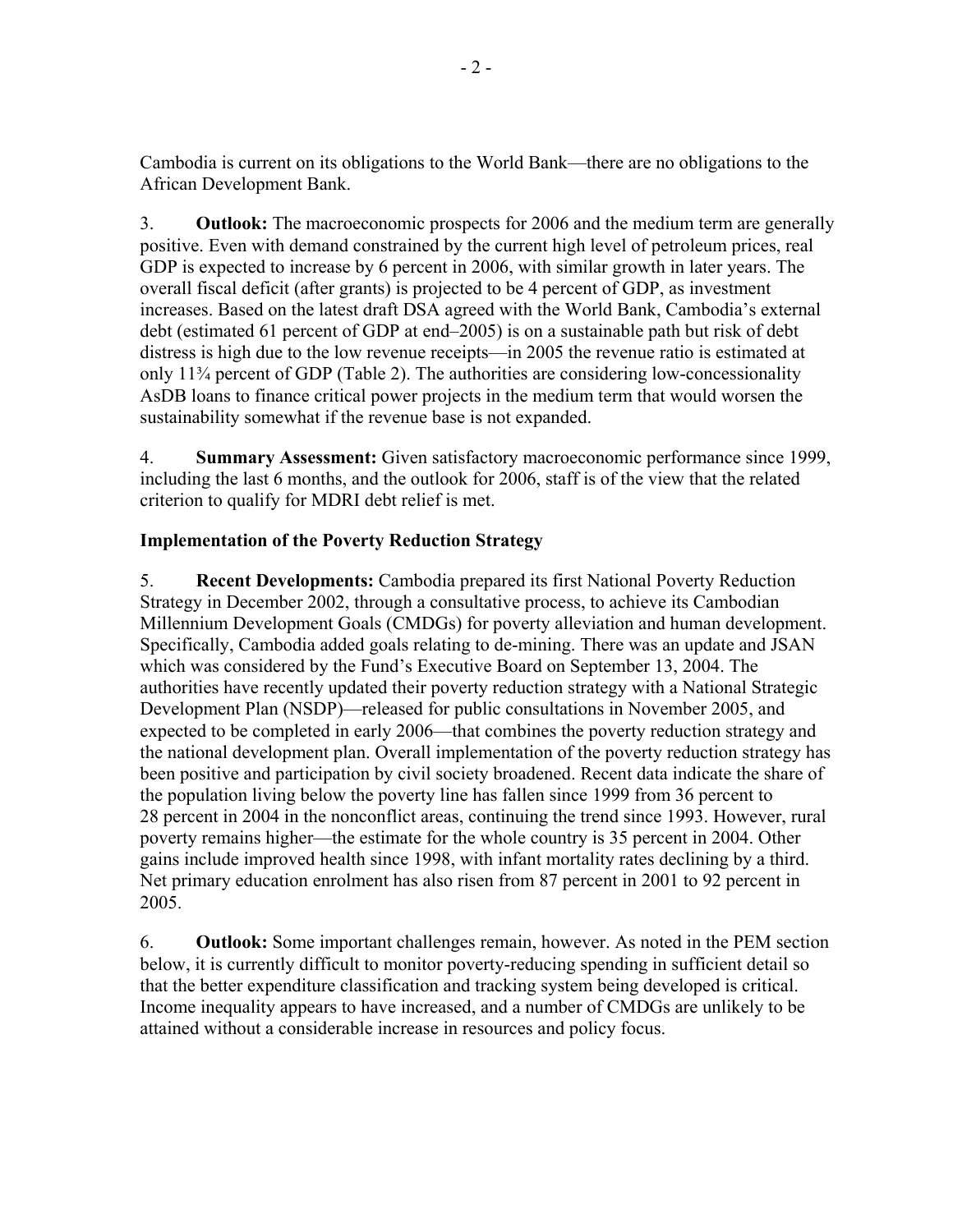7. **Summary Assessment:** Given the satisfactory implementation of poverty reduction policies over the past six months and the ongoing implementation of the strategy, staff is of the view that the relevant criterion to qualify for MDRI debt relief is met.

## **Public Expenditure Management System**

1

8. **Recent Developments:** Steadily improving in a number of areas over the past few years, Cambodia's core PEM systems function reasonably well, but many challenges remain. Cambodia's PEM system was not formally assessed in the manner of HIPC countries. Nevertheless, during the World Bank's Integrated Fiduciary Assessment and Public Expenditure Review (IFAPER) in 2002–03, a tentative assessment of the PEM system using HIPC AAP guidelines suggested that Cambodia met only three benchmarks out of 15. The current assessment of PEM shows that Cambodia meets  $\overline{5}$  out of 16 PEM benchmarks<sup>1</sup> and has made progress toward meeting some of the other goals, suggesting improvement over the past 2–3 years.<sup>2</sup> This assessment is comparable to, or better than, those for a number of HIPCs.

- **Weaknesses**: While there is in place a reasonable regulatory framework that applies to PEM, there are some weaknesses in coverage, quality of fiscal data, reporting and auditing. The budget coverage of projects financed by donors is incomplete, ministries often finance spending out of their non-tax revenue collections, and it is difficult to monitor specifically poverty-reducing spending. Payment arrears remain a problem and the stock at end–2004 was large. In general the internal control system needs enhancing, and the role of internal auditors vis-à-vis the general inspectorate needs to be clarified. For the past two years, the audit reports on annual financial statements were presented late to the National Assembly, in part because payments were made after the close of the fiscal year.
- **Progress**: The main areas of advancement have been: (i) developing a new budget classification (expenditure categories) for implementation with the 2007 budget; (ii) addressing the problem of accumulated expenditure arrears and developing a medium-term strategy for their payment; (iii) stocktaking of government bank accounts with the central bank and commercial banks; (iv) developing a computerized financial management information system; and (v) building capacity to monitor Priority Action Programs focused on poverty reduction, including public expenditure tracking surveys.

<sup>&</sup>lt;sup>1</sup> The Cambodian authorities questioned the assessment of a sixth benchmark, but could not provide, in time, evidence that it was met.

 $2^2$  An FAD mission conducted the assessment, and discussed and broadly agreed the findings with the authorities during a November 23–December 1 staff visit.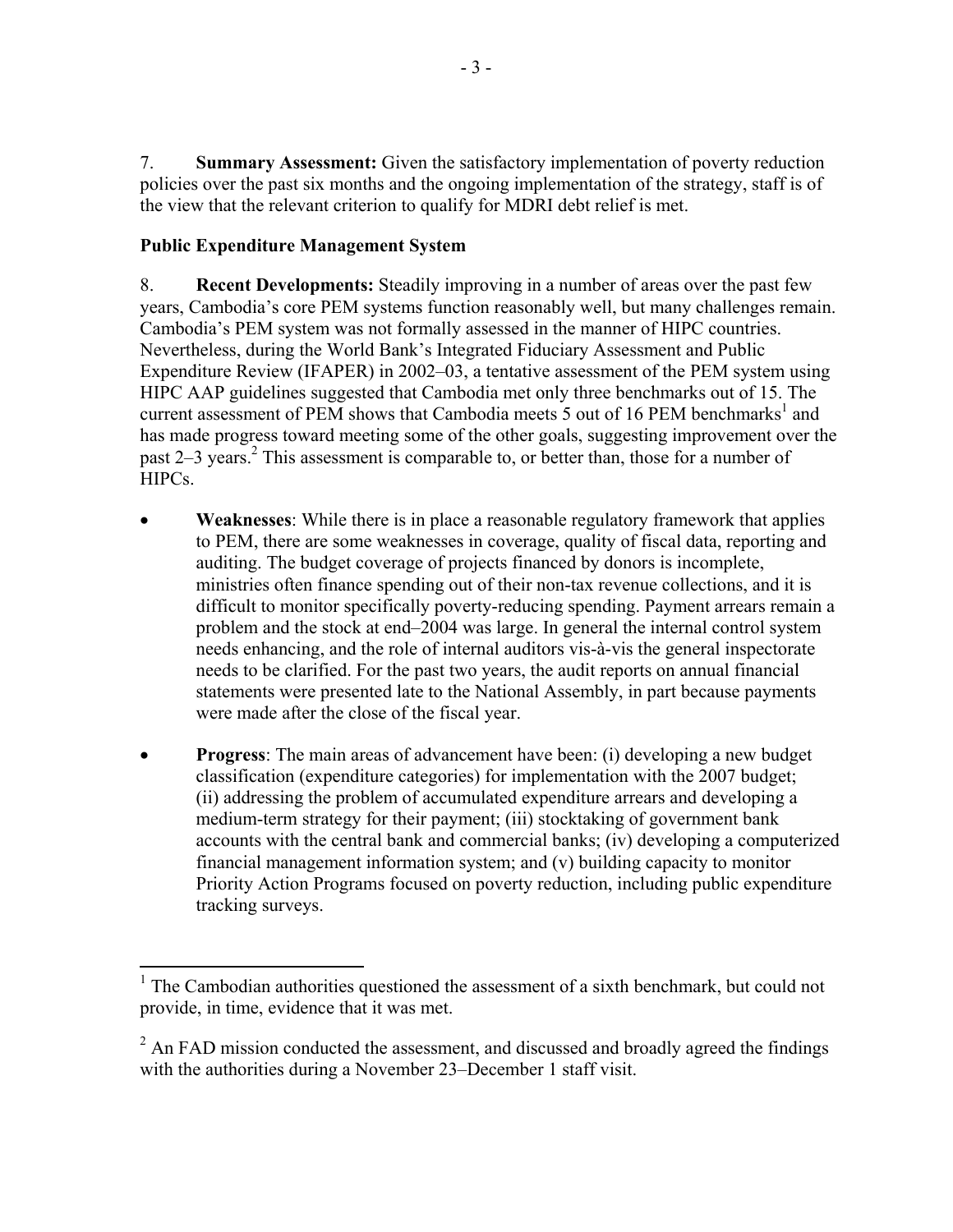9. **Outlook:** Despite this progress, Cambodia requires substantial upgrading in its public expenditure and financial management capacity, but the government has a clear commitment. To tackle the issues, a comprehensive public financial management reform program was adopted in close consultation with the IMF, World Bank and other donors in December 2004, with sequencing of reforms over a period of ten years. The reform program envisages strengthening through four successive stages, with each stage aimed at establishing a platform as a basis for the next stage. Key actions to be implemented under the proposed PRGF-supported program include a quarterly in-year expenditure reporting system for priority ministries, strengthening management of nontax revenues, establishing the timely submission of quarterly project expenditure reports, enhancing the linkage between the NSDP and the annual budget process by clearly identifying and listing in the budget document poverty-reducing activities, maintaining a database on the stock of verified arrears, and regular reconciliation of all bank accounts. The authorities intend to increase resources devoted to the PEM program to effect the necessary improvements.

10. **Summary Assessment**: Staff is of the view that the quality of the PEM system in Cambodia has improved in recent years and that the country meets the relevant criteria to qualify for debt relief.

## **Other**

11. **Provision of information to the Fund:** The staff is satisfied that the authorities collaborate with the Fund and provide appropriate information in the context of surveillance and use of Fund resources. Although the statistical base is poor, work is underway to develop further a suitable monthly reporting system.

12. **Payments to the IMF:** Cambodia is current on its obligations to the IMF.

## **Overall Assessment**

13. Staff is of the view that all three criteria are met, and recommends that the Board determine that Cambodia qualifies for immediate relief under the MDRI.